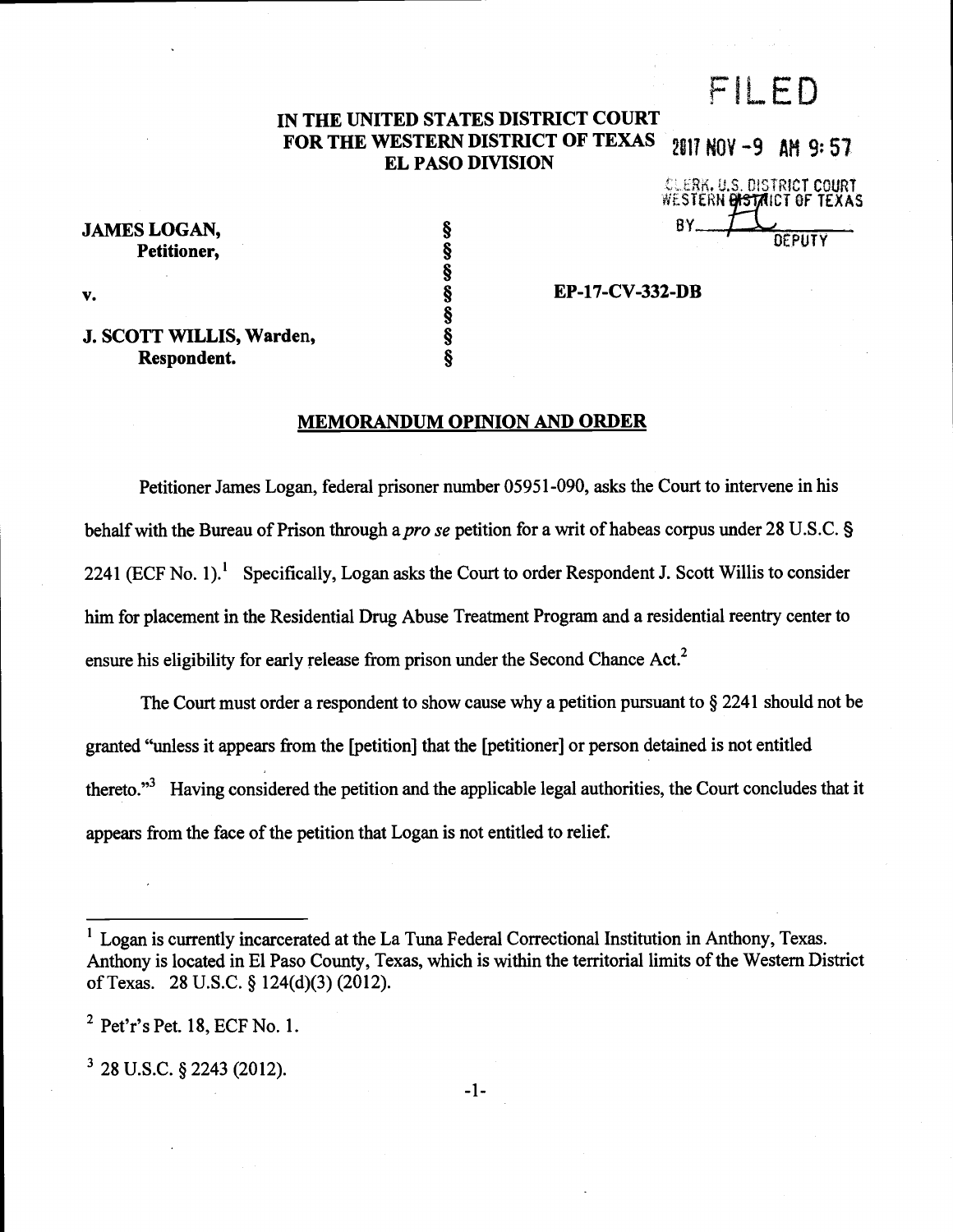## BACKGROUND

The United States District Court for the Western District of Wisconsin accepted Logan's guilty plea to unlawfully transporting firearms and sentenced him to 180 months' imprisonment. The Court also apparently recommended his participation in the Bureau of Prisons' Residential Drug Abuse Treatment Program.4

The Residential Drug Abuse Program is an intensive nine-month, 500-hour substance abuse rehabilitation program offered to federal prisoners who qualify and voluntarily elect to enroll. Upon successful completion of the program, prisoners are eligible for up to a twelve-month reduction in their sentences. Due to high demand and insufficient space, prisoners are placed on waiting lists and accepted into the program when an opening becomes available.

In his petition, Logan asks the Court to order Willis to consider him for immediate placement in a Residential Drug Abuse Treatment Program and a residential reentry center to ensure his eligibility for the earliest possible release from prison under the Second Chance Act.<sup>5</sup>

# APPLICABLE LAW

A petitioner may attack the manner in which his sentence is being executed in the district court with jurisdiction over his custodian pursuant to 28 U.S.C. § 2241.<sup>6</sup> However, "[h]abeas corpus relief is extraordinary and 'is reserved for transgressions of constitutional rights and for a narrow range of injuries

<sup>&</sup>lt;sup>4</sup> J. Crim. Case, ECF No. 27, United States v. Logan, 3:05-CR-88-JCS (W.D. Wis. Dec. 19, 2005).

 $5$  Pet'r's Pet. at 18.

<sup>&</sup>lt;sup>6</sup> Reyes-Requena v. United States, 243 F.3d 893, 900-01 (5th Cir. 2001); Tolliver v. Dobre, 211 F.3d 876, 877 (5th Cir. 2000); United States v. Cleto, 956 F.2d 83, 84 (5th Cir. 1992).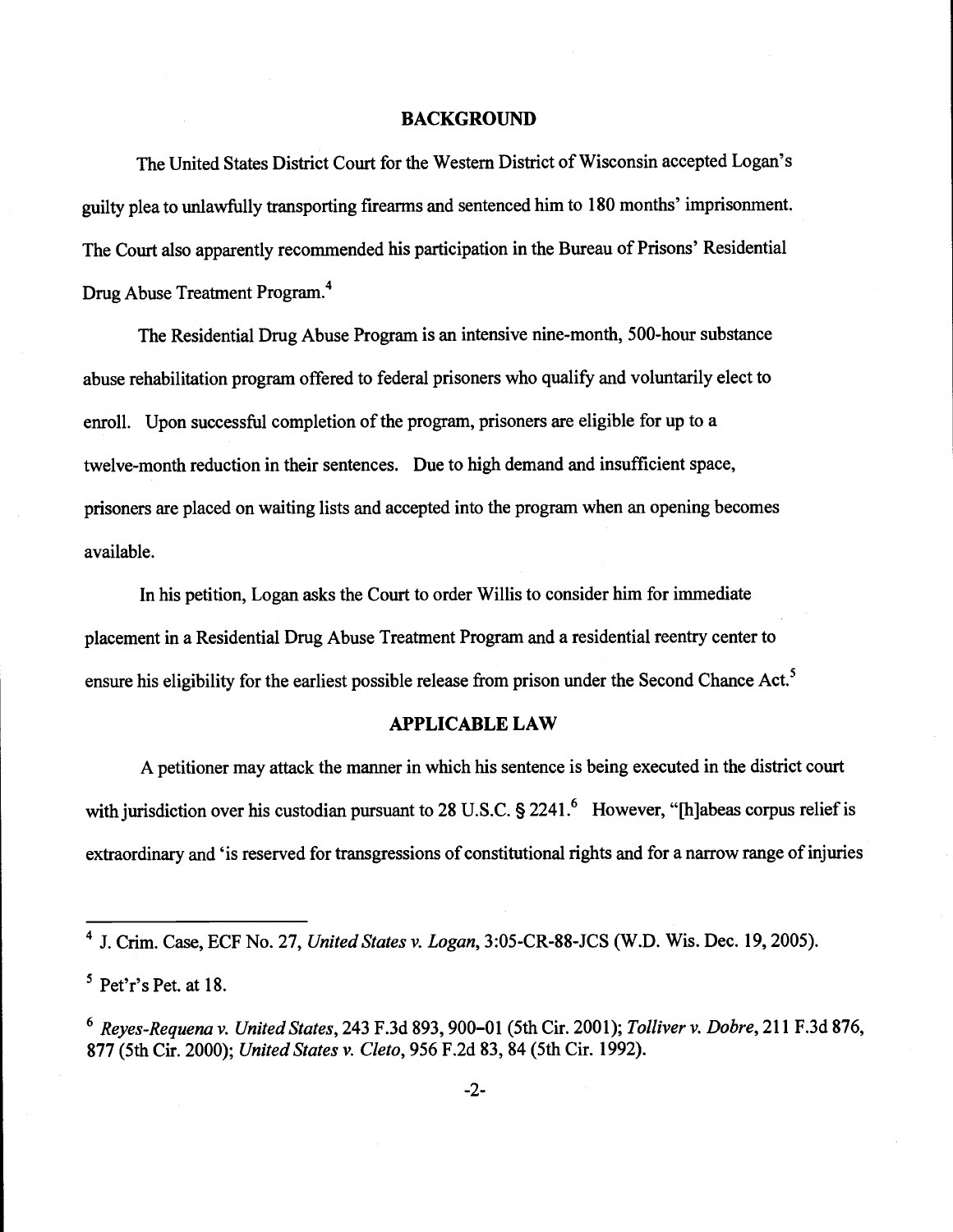that ... if condoned, result in a complete miscarriage of justice.'  $\frac{1}{10}$  To prevail, a habeas corpus petitioner must show that he is "in custody in violation of the Constitution or laws or treaties of the United States."8

# ANALYSIS

# A. Failure to Exhaust Administrative Remedies

Logan asks that the Court excuse him from exhausting administrative remedies due to futility. According to Logan, the Director of the Bureau of Prisons, Harley Lappin, "has taken a strong position on the issue [of allowing prisoners more than six months in a residential reentry center] and has thus far been unwilling to reconsider."<sup>9</sup> Logan cites no facts to support this statement, and the cases he cites in support of his claim predate, and are unrelated to, the Second Chance Act. <sup>10</sup>

An initial issue a court must address when screening a § 2241 petition is whether the petitioner has exhausted his administrative remedies.<sup>11</sup> A petitioner seeking habeas relief must first exhaust all administrative remedies that might provide appropriate relief.<sup>12</sup> "Exceptions to the exhaustion requirement are appropriate where the available administrative remedies either are unavailable or wholly

<sup>8</sup>28 U.S.C. § 224 1(c) (2012).

 $9$  Pet'r's Pet. at 11.

<sup>11</sup> See Fuller v. Rich, 11 F.3d 61, 62 (5th Cir. 1994) (per curiam) (addressing exhaustion in context of a § 2241 challenge by a federal prisoner to a parole decision).

 $12$  Id.; Rourke v. Thompson, 11 F.3d 47, 49 (5th Cir. 1993).

<sup>&</sup>lt;sup>7</sup> Kinder v. Purdy, 222 F.3d 209, 213 (5th Cir. 2000) (quoting United States v. Vaughn, 955 F.2d 367, 368 (5th Cir. 1992)).

 $10$  Id.; see, e.g., McKart v. United States, 395 U.S. 185 (1969) (discussing the exhaustion requirement in context of appeal of Selective Service classification); Aron v. LaManna, 4 F. App'x 232 (6th Cir. Feb.6, 2001) (requiring exhaustion of administrative remedies before a prisoner could bring a petition under 28 U.S.C. § 2241 to recover good-time credits); Gutierrez v. United States, No. 03–CV–1232(FB), 2003 WL 21521759 (E.D.N.Y. July 3, 2003) (requiring a prisoner to exhaust administrative remedies).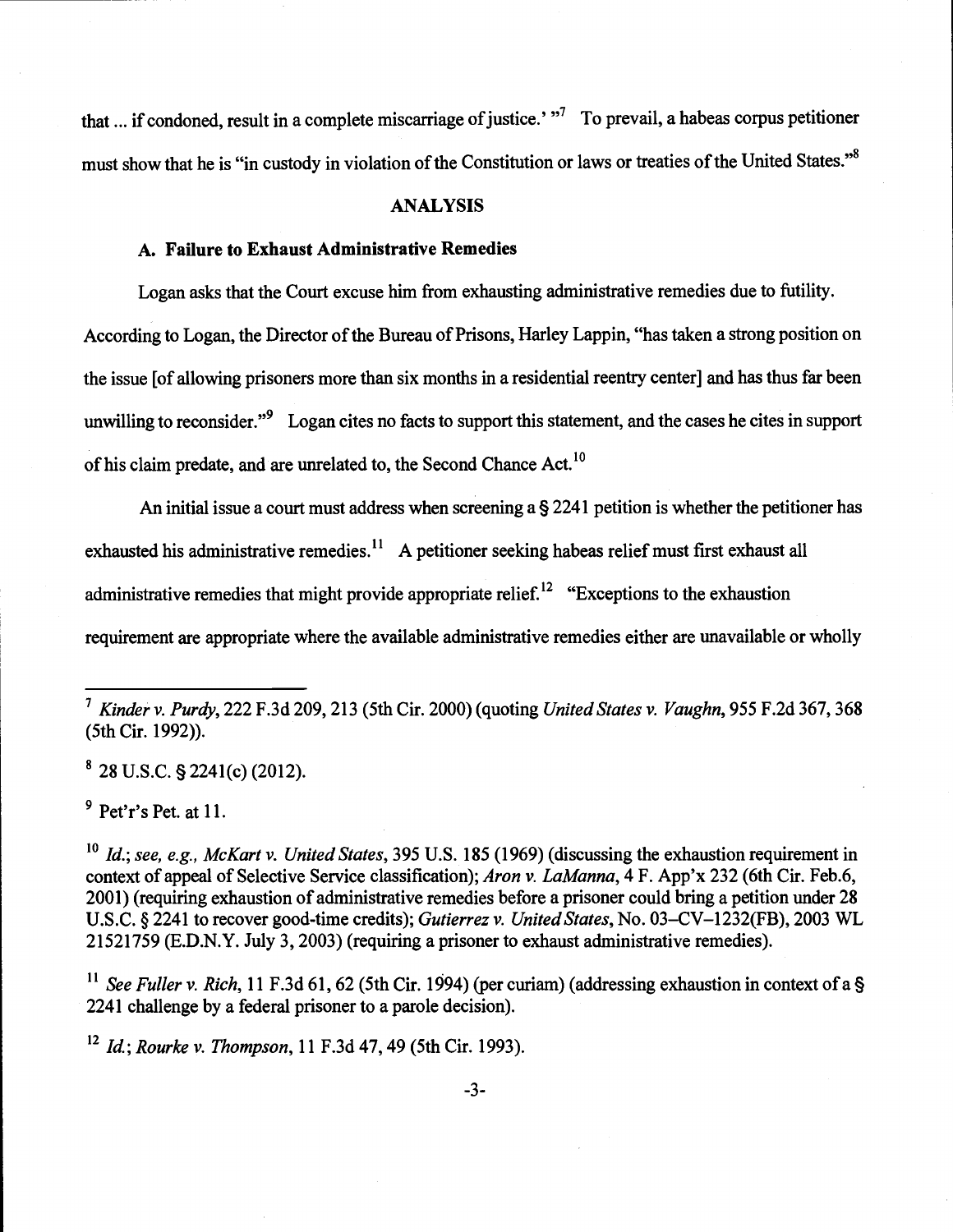inappropriate to the relief sought, or where the attempt to exhaust such remedies would itself be a patently futile course of action."<sup>13</sup> Exceptions may be made only in "extraordinary circumstances," which the petitioner bears the burden to establish.'4

The Bureau of Prisons uses a three-tiered Administrative Remedy Program to review inmate complaints relating to all aspects of their imprisonment.<sup>15</sup> A federal prisoner must pursue the procedures set forth in the program prior to seeking relief in a district court.<sup>16</sup>

Logan indicates that his projected release date is February 7, 2019.<sup>17</sup> Ample time remains for him to engage in the administrative remedy process. Although Logan obviously believes the Bureau of Prisons will deny his request for what amounts to early placement in a Residential Drug Abuse Treatment Program, early placement in a residential reentry center, and early release from prison, he offers no factual basis in his petition to support that belief. While exhaustion of remedies may take time, "there is no reason to assume that ... prison administrators ... will not act expeditiously."<sup>18</sup>

Logan gives no indication in the petition that he has even attempted to begin the administrative remedy process, and he has presented nothing, other than speculation, to support his contention that he should be excused from exhausting those remedies. If the Bureau of Prisons has failed in some way to timely and correctly evaluate Logan for placement in the Residential Drug Abuse Treatment Program and

 $^{14}$  Id.

<sup>15</sup> 28 C.F.R. §§ 542.10 et seq.

 $16$  Rourke, 11 F.3d at 49.

 $17$  Pet'r's Pet. at 1.

<sup>18</sup> Preiser v. Rodriguez, 411 U.S. 475, 494–95 (1973).

 $13$  Fuller, 11 F.3d at 62 (internal citations omitted).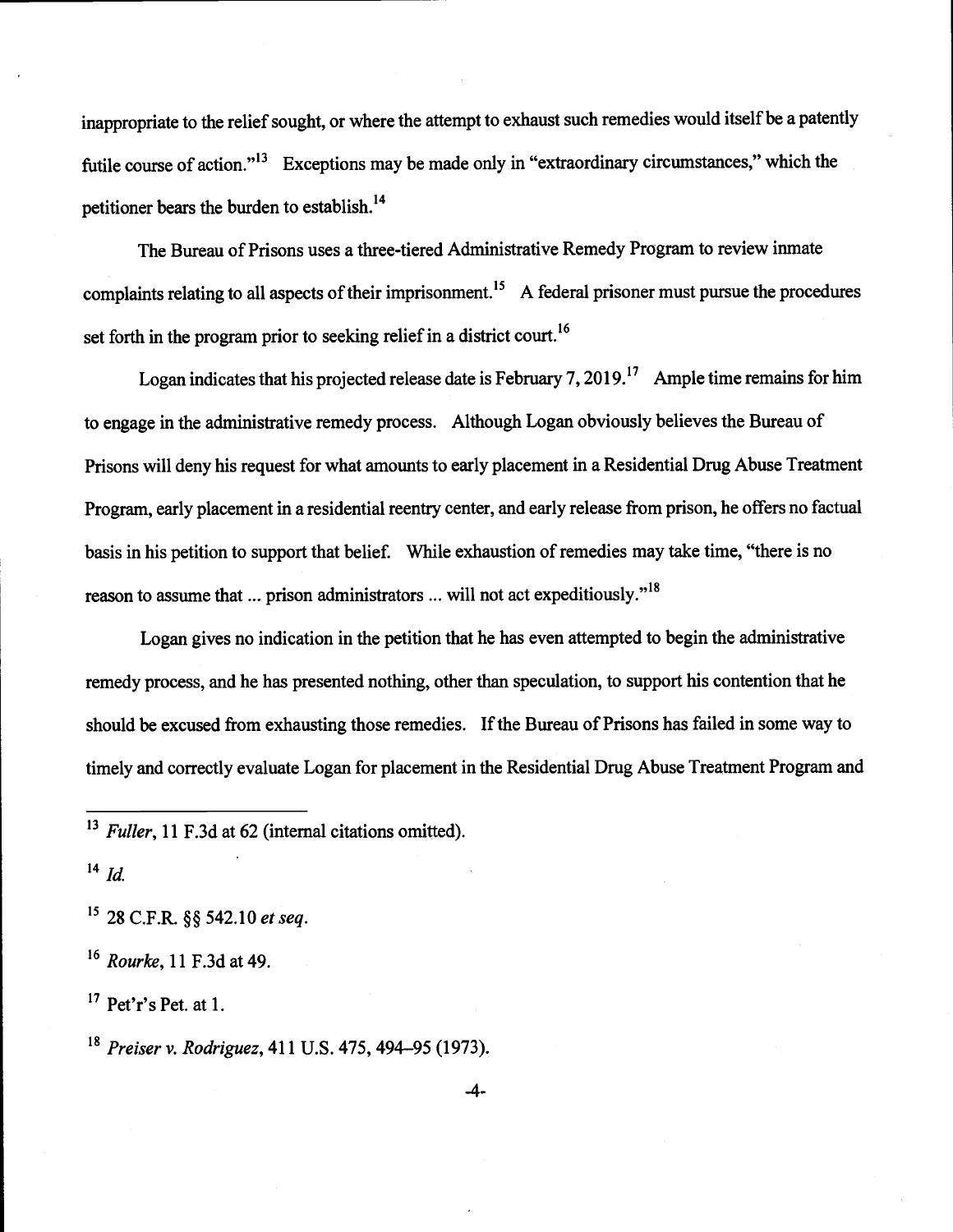timely and correctly evaluate Logan for placement in the Residential Drug Abuse Treatment Program and a residential reentry center, it should be afforded the opportunity to rectify the error.<sup>19</sup> Logan provides nothing to show the type of extraordinary circumstances needed to justify failure to exhaust administrative remedies, and dismissal is warranted on that basis alone.<sup>20</sup>

relief. Furthermore, even if Logan had exhausted his administrative remedies, he would not be entitled to

# B. The Petition Fails on the Merits

The Second Chance Act amended 18 U.S.C. § 3624(c) to allow the Bureau of Prisons to reduce "[t]he period a prisoner convicted of a nonviolent offense remains in custody after successfully completing a treatment program ..., but such reduction may not be more than one year from the term the prisoner must otherwise serve."<sup>21</sup> "When an eligible prisoner successfully completes drug treatment, the Bureau thus has the authority, but not the duty, both to alter the prisoner's conditions of confinement and to reduce his term of imprisonment. $"^{22}$ 

Logan's petition devotes several pages to a general discussion of the Second Chance Act of 2007. It includes broad allegations that the Bureau of Prisons does not properly implement the Second Chance Act. Noticeably absent from Logan's petition are any facts to show how, or if, the implementation affects

 $21$  18 U.S.C. § 3621 (2012).

<sup>&</sup>lt;sup>19</sup> See Smith v. Thompson, 937 F.2d 217, 219 (5th Cir.1991) (explaining an agency should be given opportunity to correct its own error before aggrieved party seeks judicial intervention).

<sup>&</sup>lt;sup>20</sup> See Rivkin v. Tamez, 351 F. App'x 876, 877–78 (5th Cir. 2009) (per curiam) (affirming dismissal of prisoner's § 2241 petition arguing violation of the Second Chance Act for failure to exhaust administrative remedies).

 $22$  Lopez v. Davis, 531 U.S. 230, 241 (2001).